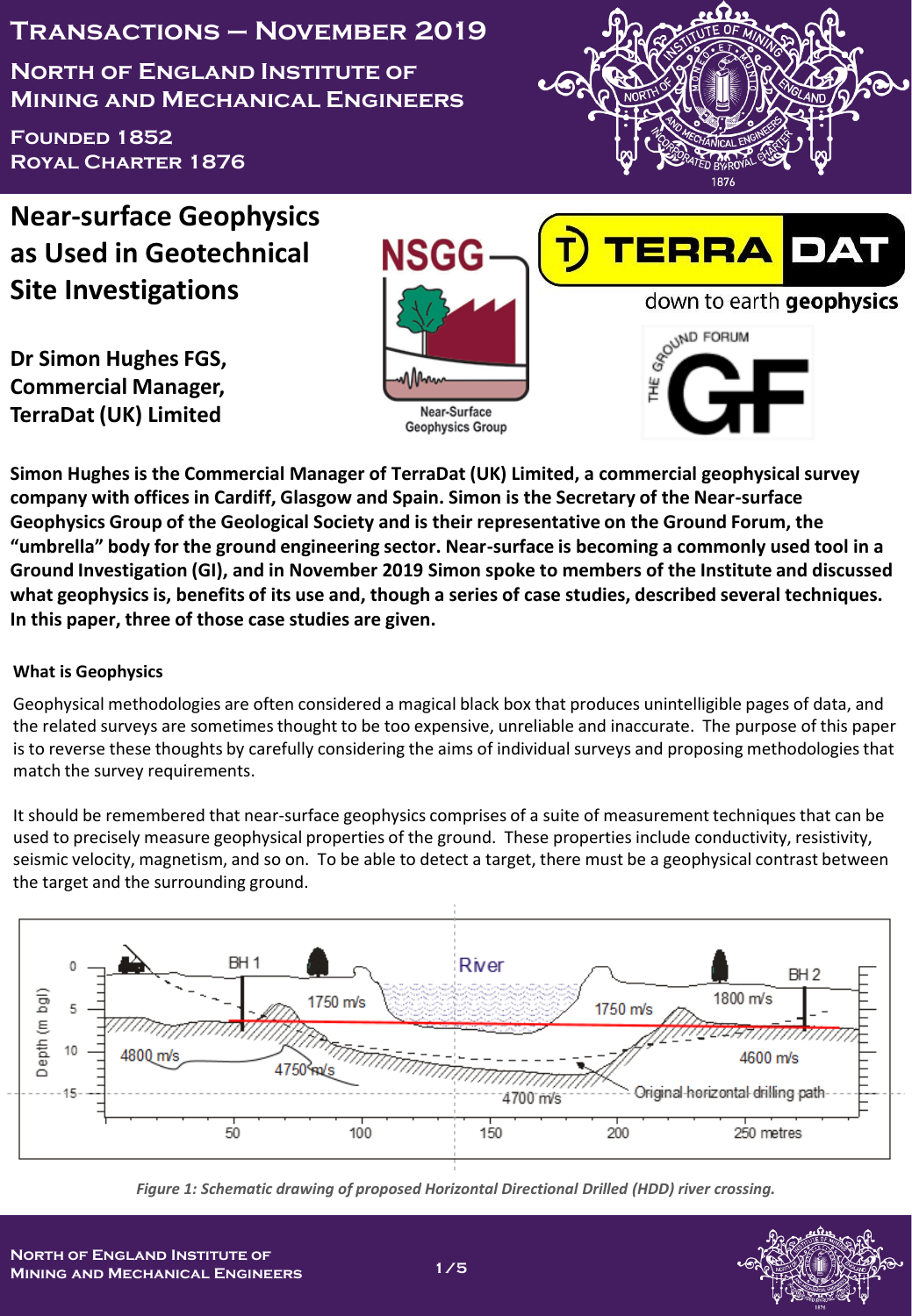

### **Benefits of Using Geophysics**

The majority of surface geophysical methods are non-intrusive and so allow for the ability to measure subsurface properties without the need for excavation or drilling. This makes geophysical surveys ideal for sensitive sites (such as Sites of Special Scientific Interests or contaminated sites) and urban /developed sites. Given that most surveys are non-intrusive, there is also no requirement for reinstatement costs.

Areal geophysical surveys offer total site coverage using survey line spacings defined by the targets of interest. For instance, if there is a concern for any unexploded ordnance (UXO) or bell pits, 1 m spaced survey lines might be used across and area of interest. Locating mine shafts would usually require 2 m spaced survey lines while larger wavelength solution features could be detected using survey line spacings of 3-5m.

Linear geophysical techniques can produce continuous data along a profile and so overcome errors geological interpolation. In Fig. 1 boreholes on either side of the river indicate that bedrock is at approximately at the same depth below ground level and so it might be tempting to draw a (red) line between the boreholes indicating the depth to bedrock. However, the depth to bedrock between the two boreholes could be very variable (due to the suggested buried channel), and this can be detected by using geophysics.

## **When to Use Geophysics**

Ideally, geophysical surveys should be carried out immediately after a desk study and site visit before any other site works. This will allow the survey to target any subsurface features that may be masked by the presence of trial pits and drills rigs. An early geophysical survey will also allow for the survey report to highlight targets of interest and to permit an optimal design of a campaign of boreholes and sampling to Dunston.

### **Case Studies**

# *Case study 1 – Mineshaft Target*

A primary school wanted to extend its building over an area where a mineshaft was thought to be present, and so a geophysical survey was carried out to try and detect the shaft. The survey area was approximately 100 x 50m, and a number of methods were deployed using 2 m (assuming a target > 2m) spaced survey lines.

Electromagnetic was used to measure subsurface conductivity as this allows for the mapping of subtle changes in shallow geology and foundations/infrastructure associated with the shaft. A magnetic survey was also carried out to map anomalies in the Earth's magnetic field caused by buried ferrous objects associated with a potential reinforced cap and shaft infrastructure. Finally, based on the results of the first two techniques, a targeted microgravity survey was carried out over any anomalies of interest. A microgravity survey measures subtle variations in the Earth's gravity due to subsurface density changes caused by a void (in this instance a mine shaft) or different geology. Example survey results are shown in Fig. 2.

In Fig. 2a, the conductivity plot shows a large circular anomaly in the centre of the plot (mineshaft cap?) and linear anomalies that may be related to land drains. The magnetic plot (Fig. 2b) also shows a large central anomaly (mineshaft cap?) and two smaller anomalies that were related to buried goal post supports. The microgravity survey (Fig. 2c) was targeted over the central magnetic anomaly (blue outline) and indicates there is an off-centre gravity anomaly (mineshaft). Based on this, the client was encouraged to "ground-truth" the central anomaly by using intrusive methods, and the location of the mineshaft was confirmed.

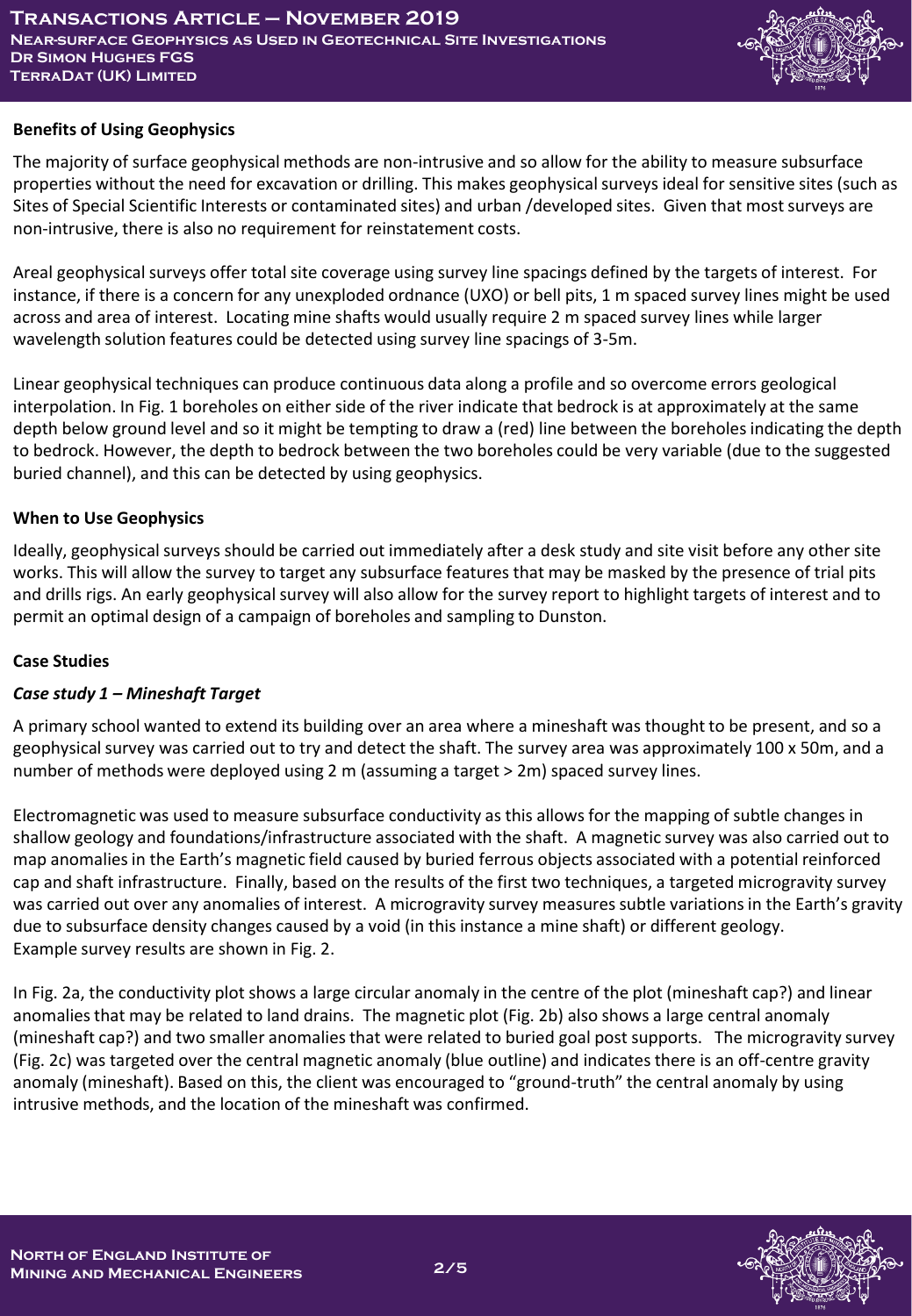

### *Case study 2 – Road Realignment Survey*

The second case study is associated with a proposed road realignment around an accident blackspot. The purpose of the survey was to map potential solution features along the suggested alignment using electrical resistivity tomography (ERT) to produce geophysical cross-sections. ERT measures ground resistance in relation to an induced DC electrical field and is measured using an electrode array. The array has to be straight and commonly uses electrode spacings of 2-5 m (the greater the electrode spacing, the greater the depth that can be imaged. In this instance, the technique is used to measure the depth to bedrock (limestone) and any lateral changes in the bedrock associated with potential faults or solution features. Fig. 3 illustrates one of the resulting cross-sections.

Fig. 3 shows limestone bedrock as being highly resistive (red) with one less distinct change in lithology (F4) to the west of the section and more obvious less resistive feature (F2) to the east. Feature F2 was in line with a suggested fault running across the site, and so it was recommended to the client that this feature should be "ground-truthed".



*Figure 2: Example results of (a) conductivity, (b) magnetic and (c) microgravity surveys*

![](_page_2_Figure_7.jpeg)

*Figure 3: Resistivity cross-section*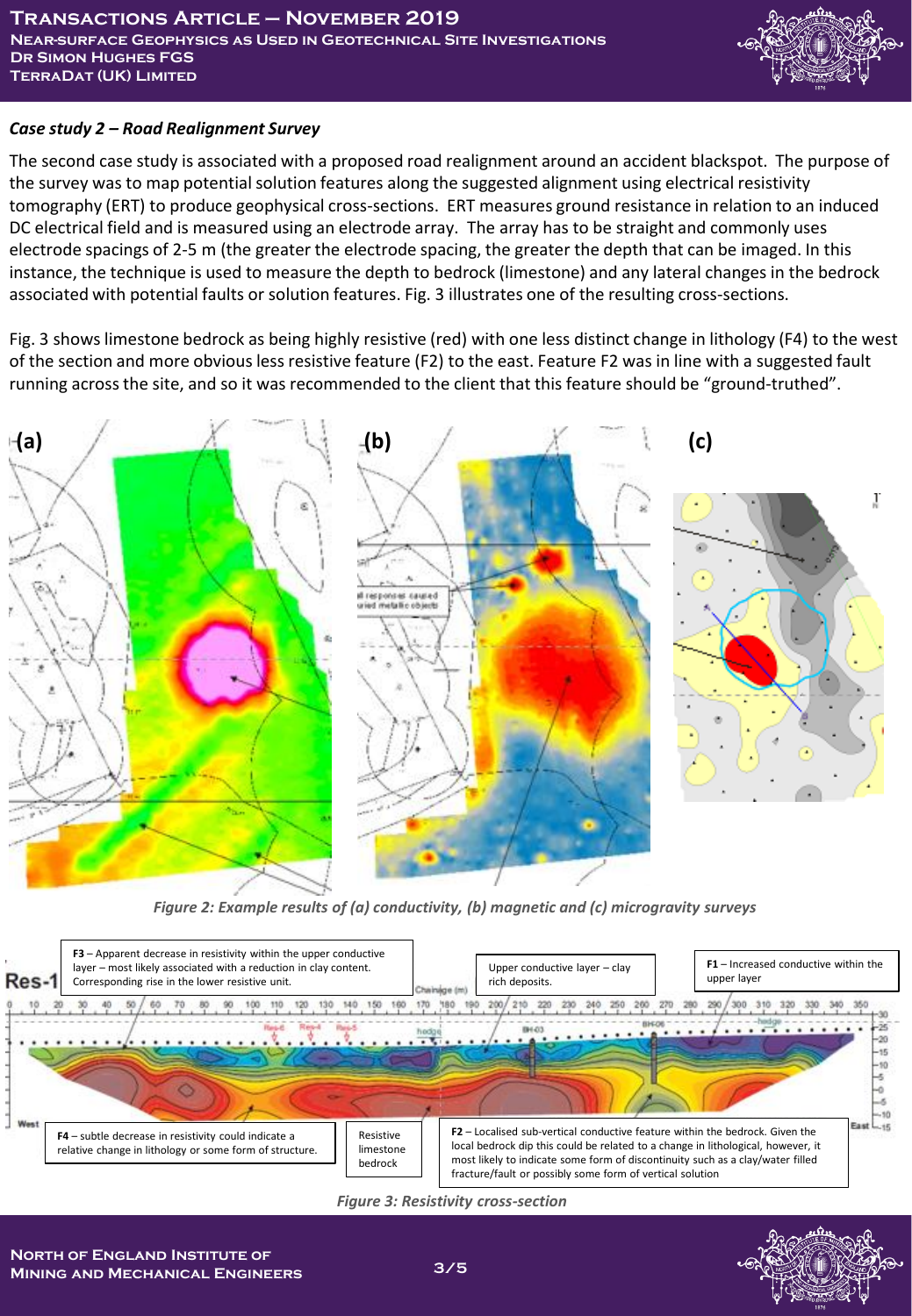**Transactions Article – November 2019 Near-surface Geophysics as Used in Geotechnical Site Investigations**

**Dr Simon Hughes FGS TerraDat (UK) Limited**

![](_page_3_Picture_2.jpeg)

![](_page_3_Figure_3.jpeg)

![](_page_3_Figure_4.jpeg)

*Figure 4: Geophysical results from one turbine location (Turbine 2) with (a) showing seismic refraction cross-section and (b) resistivity section* 

![](_page_3_Picture_7.jpeg)